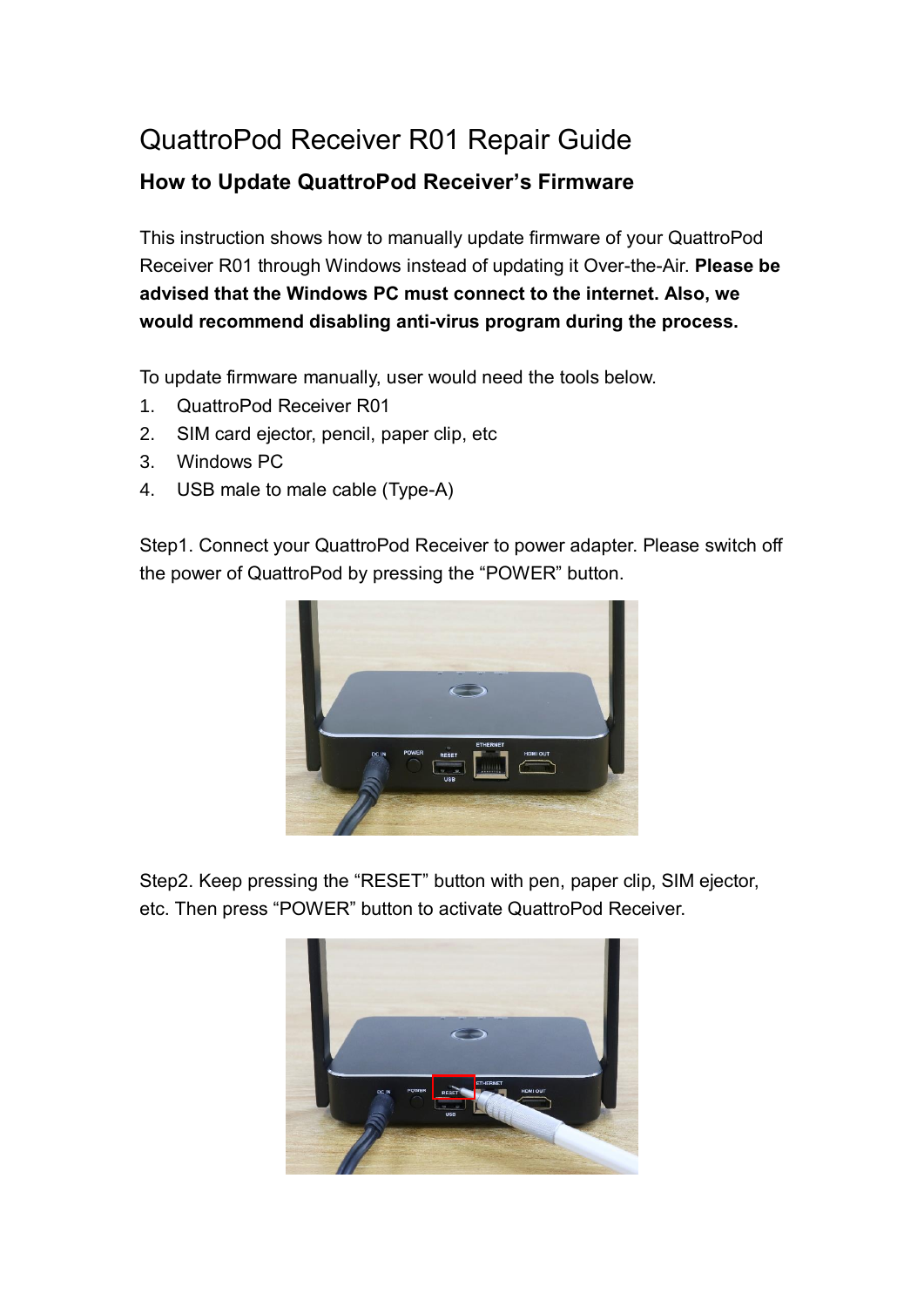Step3. Connect your QuattroPod Receiver to Windows PC via USB male to male cable



Step4. Extract "QuattroPod Receiver Repair Tool". Then click "EZCastUpdate.exe".



Step5. If device successfully connected with your PC, the EZCastUpdate application would show "Device connected" as the picture below. Click "Download" button, the system would start downloading firmware.

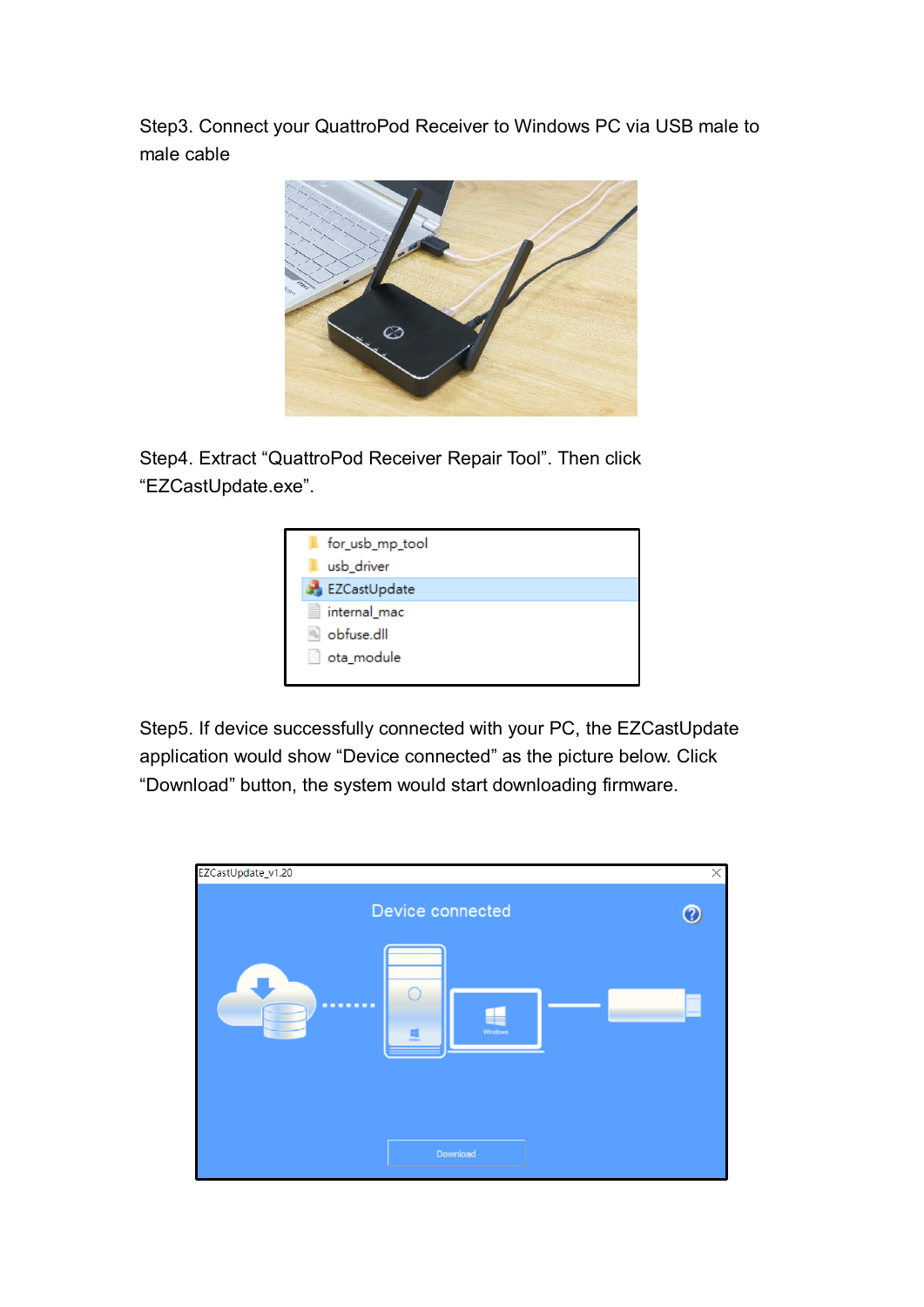Step6. Now the system is downloading firmware. **Please be advised that DO NOT turn off the power of QuattroPod Receiver during the process.**



Step7. Once download process is done, please click "Upgrade" button.